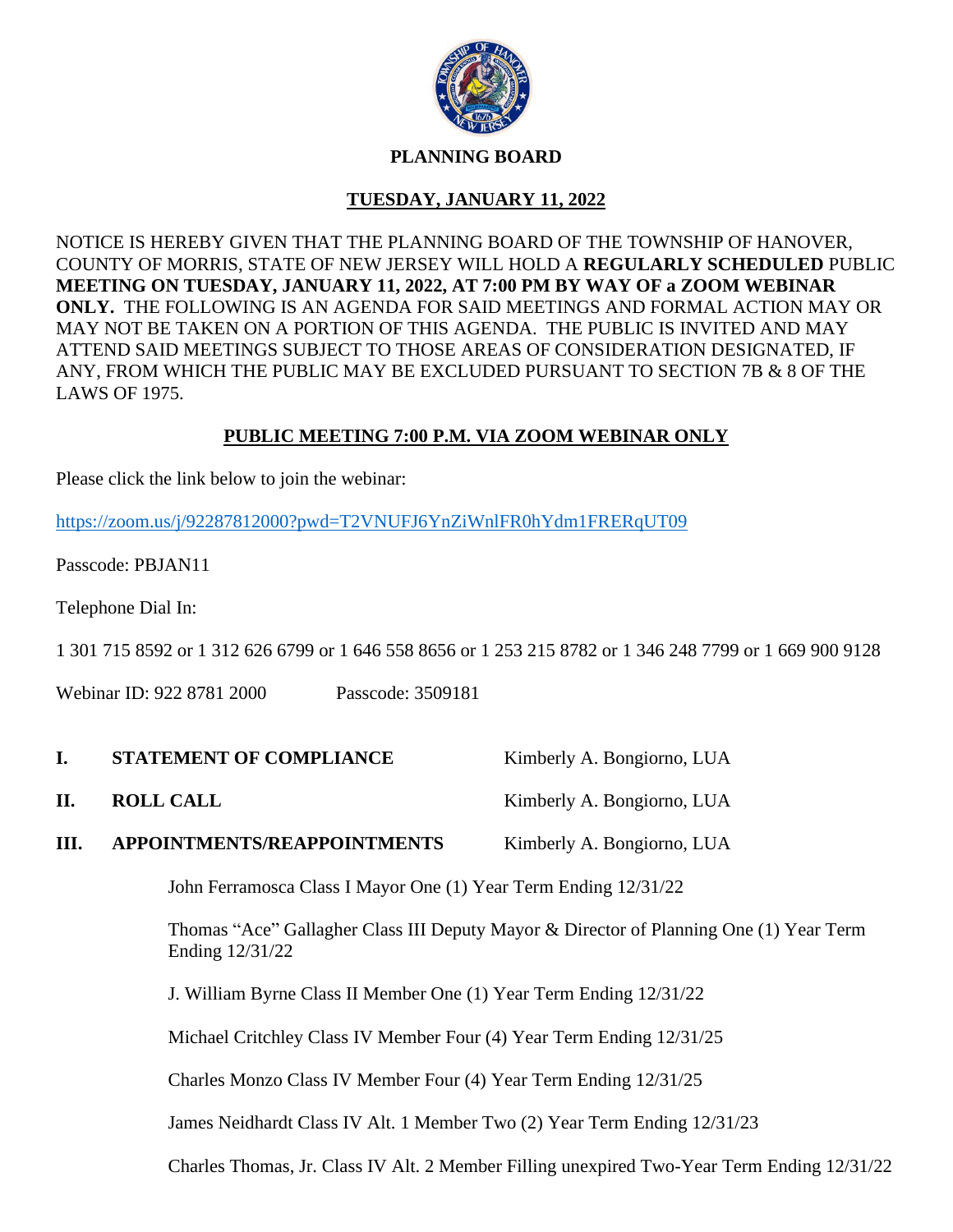#### **IV. REORGANIZATION**

- 1) ELECTION OF CHAIRPERSON
- 2) ELECTION OF VICE CHAIRPERSON
- 3) RESOLUTIONS
	- a. Designation of Official Newspaper
	- b. Designation of Board Attorney
	- c. Appointment of Board Secretary
	- d. Adoption of Schedule of Meeting Dates for the Year 2022
	- e. NJ Federation of Planning Officials Membership for the year 2022
	- f. Designation of Completeness Officials

## *REGULAR WORK SESSION MEETING OF THE PLANNING BOARD CALLED TO ORDER*

#### **V. MINUTES FOR APPROVAL** DECEMBER 21, 2021

## **VI. RESOLUTIONS:**

| CASE NO.           | $17 - 1 - 1 - E1 - 2 - 3$                |  |  |
|--------------------|------------------------------------------|--|--|
| <b>APPLICANT</b>   | LIDL U.S. OPERATIONS, LLC                |  |  |
| <b>OWNER</b>       | LOTS 3&4 KRAL REALTY, LOT 5 ROY ROCK LLC |  |  |
| <b>LOCATION:</b>   | 234, 238, 242, 244 RIDGEDALE AVENUE      |  |  |
|                    | <b>CEDAR KNOLLS</b>                      |  |  |
| <b>BLOCK:</b> 1702 | <b>LOTS:</b> $3, 4, 5$<br>$ZONE: IB-2$   |  |  |
|                    |                                          |  |  |

Applicant sought two allowable periods of protection for approvals granted March 21, 2017, and resolution memorialized on March 28, 2017. Applicant sought Preliminary and Final Site Plan approval and bulk variance relief to construct an approximately 35,962 square foot grocery store and install 181 parking spaces. Applicant also proposed two façade signs and one pylon sign to identify the grocery store. Applicant proposes to install associated improvements including but not limited to parking, drainage improvements and landscaping. Application was approved with amendments and conditions. **EXTENSION OF APPROVALS UNTIL DECEMBER 4, 2022, GRANTED DECEMBER 21, 2021**